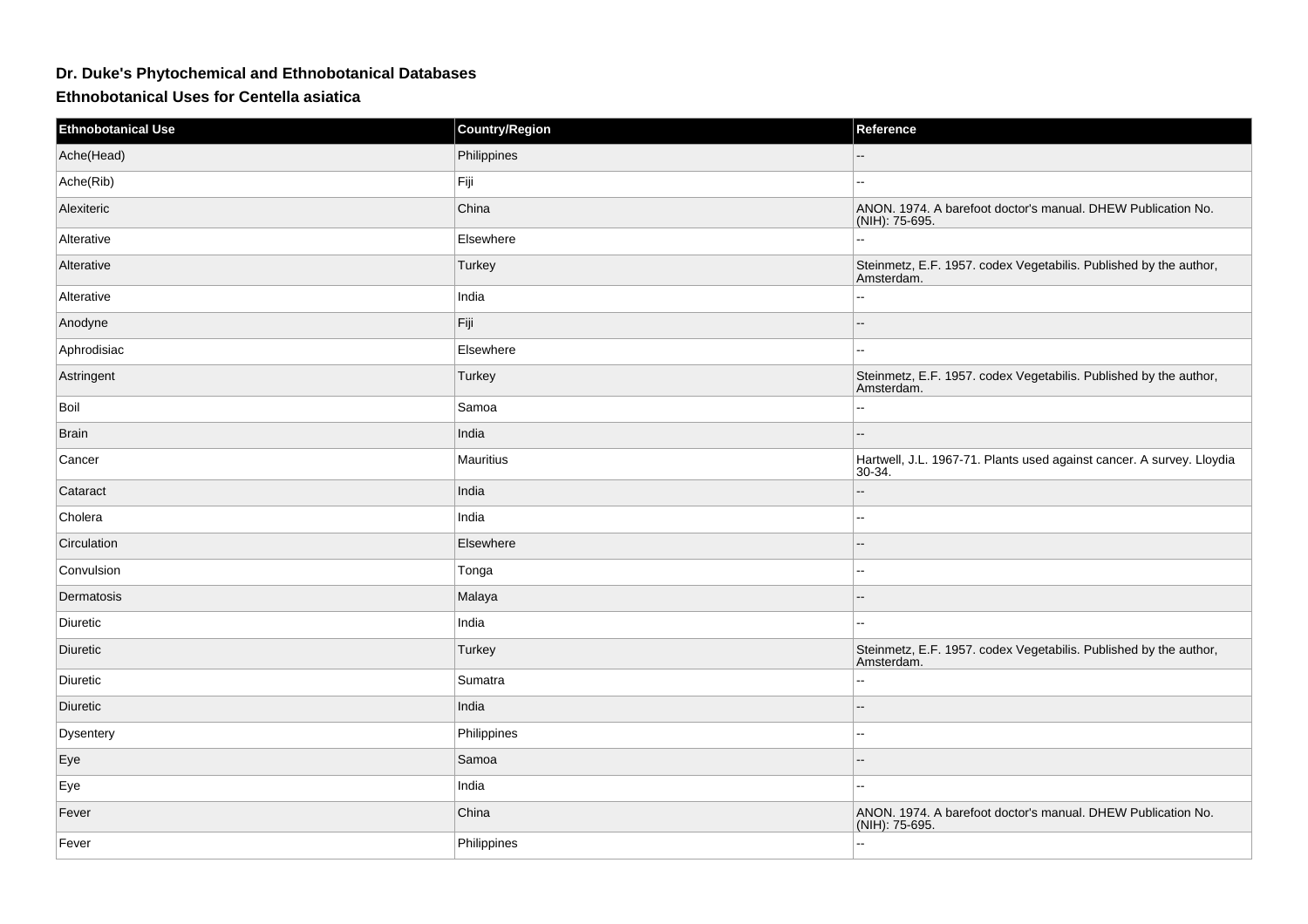| <b>Ethnobotanical Use</b> | <b>Country/Region</b> | Reference                                                                       |
|---------------------------|-----------------------|---------------------------------------------------------------------------------|
| Fever                     | India                 |                                                                                 |
| Hypertension              | Elsewhere             | $\overline{a}$                                                                  |
| Infection                 | China                 | ANON. 1974. A barefoot doctor's manual. DHEW Publication No.<br>(NIH): 75-695.  |
| Insanity                  | India                 |                                                                                 |
| Insecticide               | India                 | $\sim$                                                                          |
| Lactogogue(Veterinary)    | India                 | $\overline{a}$                                                                  |
| Leprosy                   | India                 |                                                                                 |
| Leprosy                   | Malagasy              |                                                                                 |
| Leprosy                   | India                 |                                                                                 |
| Leprosy                   | Malagasy              | $\sim$                                                                          |
| Leprosy                   | Samoa                 |                                                                                 |
| Leprosy                   | Turkey                | Steinmetz, E.F. 1957. codex Vegetabilis. Published by the author,<br>Amsterdam. |
| Longevity                 | Elsewhere             |                                                                                 |
| Lung                      | China                 | ANON. 1974. A barefoot doctor's manual. DHEW Publication No.<br>(NIH): 75-695.  |
| Medicine                  | New Zealand(Niue)     |                                                                                 |
| Medicine                  | Samoa                 | $\overline{a}$                                                                  |
| Narcotic                  | Elsewhere             | $=$                                                                             |
| Narcotic                  | Turkey                | Steinmetz, E.F. 1957. codex Vegetabilis. Published by the author,<br>Amsterdam. |
| Nervine                   | Turkey                | Steinmetz, E.F. 1957. codex Vegetabilis. Published by the author,<br>Amsterdam. |
| <b>Pleuritis</b>          | China                 | ANON. 1974. A barefoot doctor's manual. DHEW Publication No.<br>(NIH): 75-695.  |
| Poultice                  | Tonga                 |                                                                                 |
| Refrigerant               | China                 | ANON. 1974. A barefoot doctor's manual. DHEW Publication No.<br>(NIH): 75-695.  |
| Refrigerant               | Turkey                | Steinmetz, E.F. 1957. codex Vegetabilis. Published by the author,<br>Amsterdam. |
| Respiratory               | China                 | ANON. 1974. A barefoot doctor's manual. DHEW Publication No.<br>(NIH): 75-695.  |
| Spasm                     | Turkey                | Steinmetz, E.F. 1957. codex Vegetabilis. Published by the author,<br>Amsterdam. |